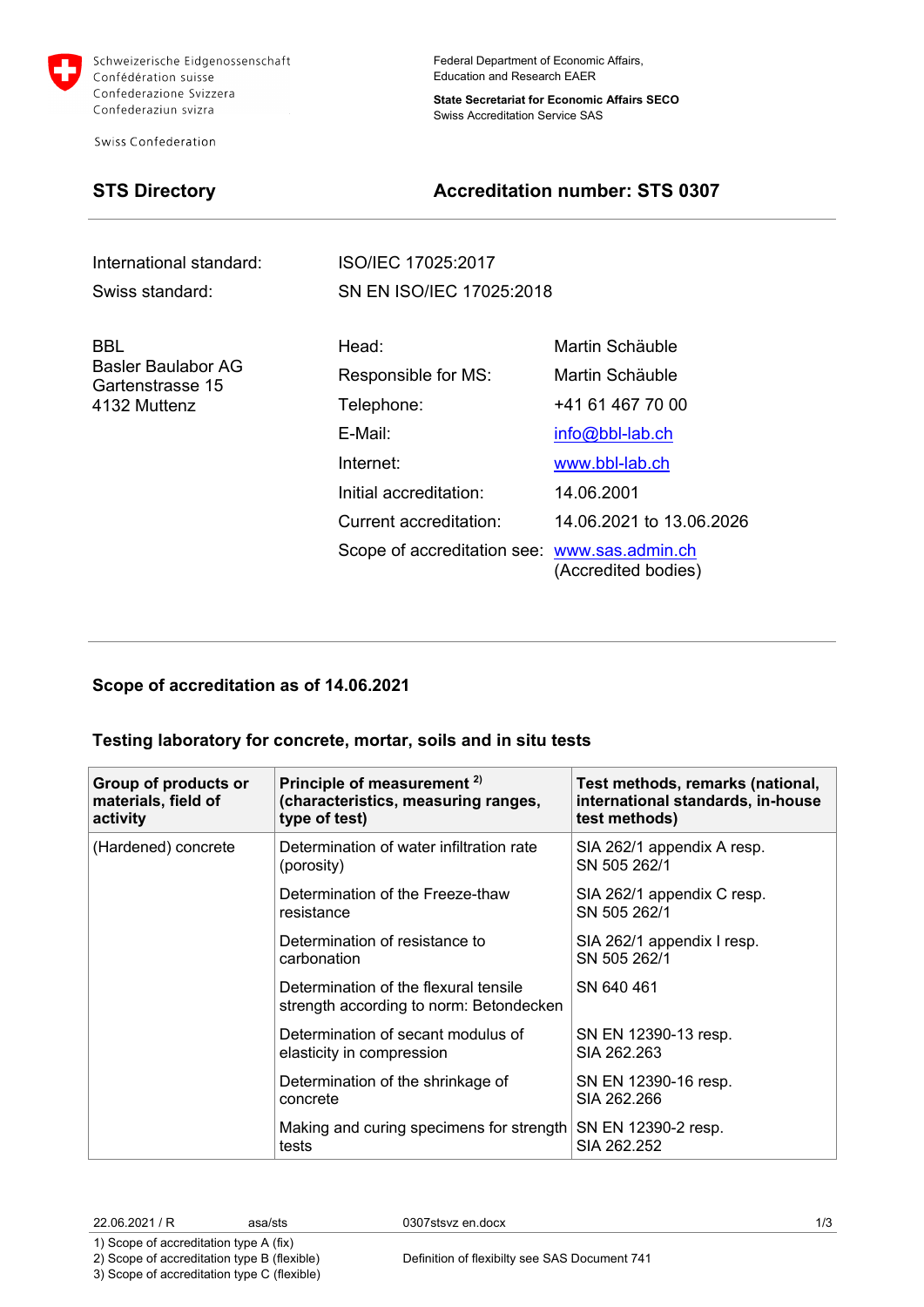

Schweizerische Eidgenossenschaft Confédération suisse Confederazione Svizzera Confederaziun svizra

Swiss Confederation

Federal Department of Economic Affairs, Education and Research EAER

**State Secretariat for Economic Affairs SECO** Swiss Accreditation Service SAS

## **STS Directory Accreditation number: STS 0307**

| Group of products or<br>materials, field of<br>activity | Principle of measurement <sup>2)</sup><br>(characteristics, measuring ranges,<br>type of test)                                                                                | Test methods, remarks (national,<br>international standards, in-house<br>test methods) |
|---------------------------------------------------------|-------------------------------------------------------------------------------------------------------------------------------------------------------------------------------|----------------------------------------------------------------------------------------|
|                                                         | Compressive Strength of test specimens                                                                                                                                        | SN EN 12390-3 resp.<br>SIA 262,253                                                     |
|                                                         | Determination of flexural strength of test<br>specimens                                                                                                                       | SN EN 12390-5 resp.<br>SIA 262.255                                                     |
|                                                         | Measurement of bond strength by pull-off<br>(Products and systems for the protection<br>and repair of concrete structures)                                                    | SN EN 1542 resp.<br>SIA 162.421                                                        |
| Fresh concrete and<br>mortar                            | Determination of the water content of<br>freshly mixed concrete                                                                                                               | SIA 262/1 appendix H resp.<br>SN 505 262/1                                             |
|                                                         | Sampling fresh concrete                                                                                                                                                       | SN EN 12350-1 resp.<br>SIA 262.231                                                     |
|                                                         | Slump test                                                                                                                                                                    | SN EN 12350-2 resp.<br>SIA 262.232                                                     |
|                                                         | Determination of degree of compactability                                                                                                                                     | SN EN 12350-4 resp.<br>SIA 262.234                                                     |
|                                                         | Flow table test                                                                                                                                                               | SN EN 12350-5 resp.<br>SIA 262.235                                                     |
|                                                         | Determination of Density                                                                                                                                                      | SN EN 12350-6 resp.<br>SIA 262.236                                                     |
| Concrete structures and<br>elements                     | Determination of air content; Pressure<br>methods                                                                                                                             | SN EN 12350-7 resp.<br>SIA 262.237                                                     |
|                                                         | Taking, examining and testing in<br>compression cored specimens of<br>concrete in structures                                                                                  | SN EN 12504-1 resp.<br>SIA 262.213                                                     |
|                                                         | Determination of chloride content in<br>hardened concrete - Products and<br>systems for the protection and repair of<br>concrete structures                                   | SN EN 14629 resp.<br>SIA 262.496                                                       |
|                                                         | Determination of carbonation depth in<br>hardened concrete by the<br>phenolphthalein method - Products and<br>systems for the protection and repair of<br>concrete structures | SN EN 14630 resp.<br>SIA 262.495                                                       |
| Soft rocks, soils, ground                               | Determination of the water content of<br>soils                                                                                                                                | ISO/TS 17892-1 resp.<br>SN 670 340-1                                                   |
|                                                         | Determination of the water content by<br>drying in a ventilated oven                                                                                                          | SN EN 1097-5 resp.<br>SN 670 903-5, modified procedure                                 |

1) Scope of accreditation type A (fix) 2) Scope of accreditation type B (flexible)

3) Scope of accreditation type C (flexible)